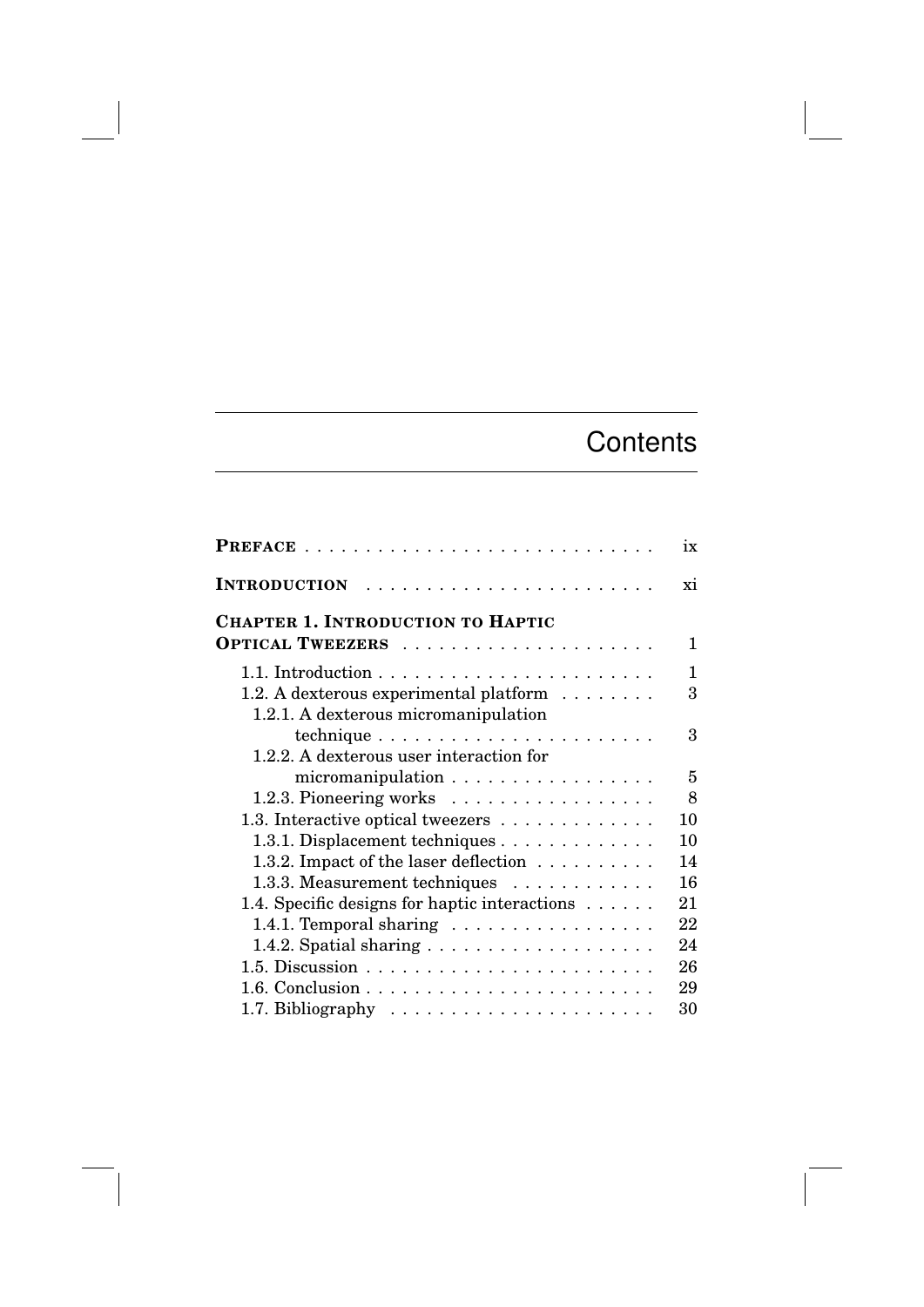vi Haptic Feedback Teleoperation of Optical Tweezers

## **CHAPTER 2. HIGH-SPEED VISION: FROM FRAME-BASED TO EVENT-BASED** ........ 45 2.1. High-speed cameras  $\ldots \ldots \ldots \ldots \ldots$ . 45 2.1.1. Image data acquisition .............. 46 2.1.2. Image data transmission ............. 48 2.1.3. Image data processing .............. 51 2.2. Silicon retinas  $\dots \dots \dots \dots \dots \dots \dots \dots \dots$ 52 2.2.1. Neuromorphic engineering  $\ldots \ldots \ldots$ . 52 2.2.2. Dynamic vision sensor (DVS) .......... 54 2.2.3. Asynchronous time-based image sensor ......................... 57 2.3. The advantages of asynchronous event-based vision ................... 59 2.3.1. Frame-based methodology ............ 59 2.3.2. Event-based acquisition ............. 60 2.3.3. Event-based processing  $\ldots \ldots \ldots \ldots$ . 62 2.4. The fundamentals of event-based computation ....................... 64 2.5. State of the art of silicon retina applications ... 67 2.6. High-speed vision in robotics  $\ldots \ldots \ldots$ . 70 2.6.1. Examples ...................... 71 2.6.2. Difficulties ...................... 74 2.7. Necessity of high-speed vision in microrobotics ....................... 76 2.7.1. Automatic control of a microrobot ....... 76 2.7.2. Teleoperated micromanipulation . . . . . . . . 77 2.7.3. Two concrete applications  $\dots \dots \dots \dots$  80 2.8. Bibliography  $\ldots \ldots \ldots \ldots \ldots \ldots$ . **CHAPTER 3. ASYNCHRONOUS EVENT-BASED 2D MICROSPHERE TRACKING** ................. 93 3.1. Reliable haptic optical tweezers .......... 93 3.2. State of the art of high-speed microparticle tracking .......................... 95 3.2.1. Position detection devices ............ 96 3.2.2. Candidate algorithms . . . . . . . . . . . . . . 98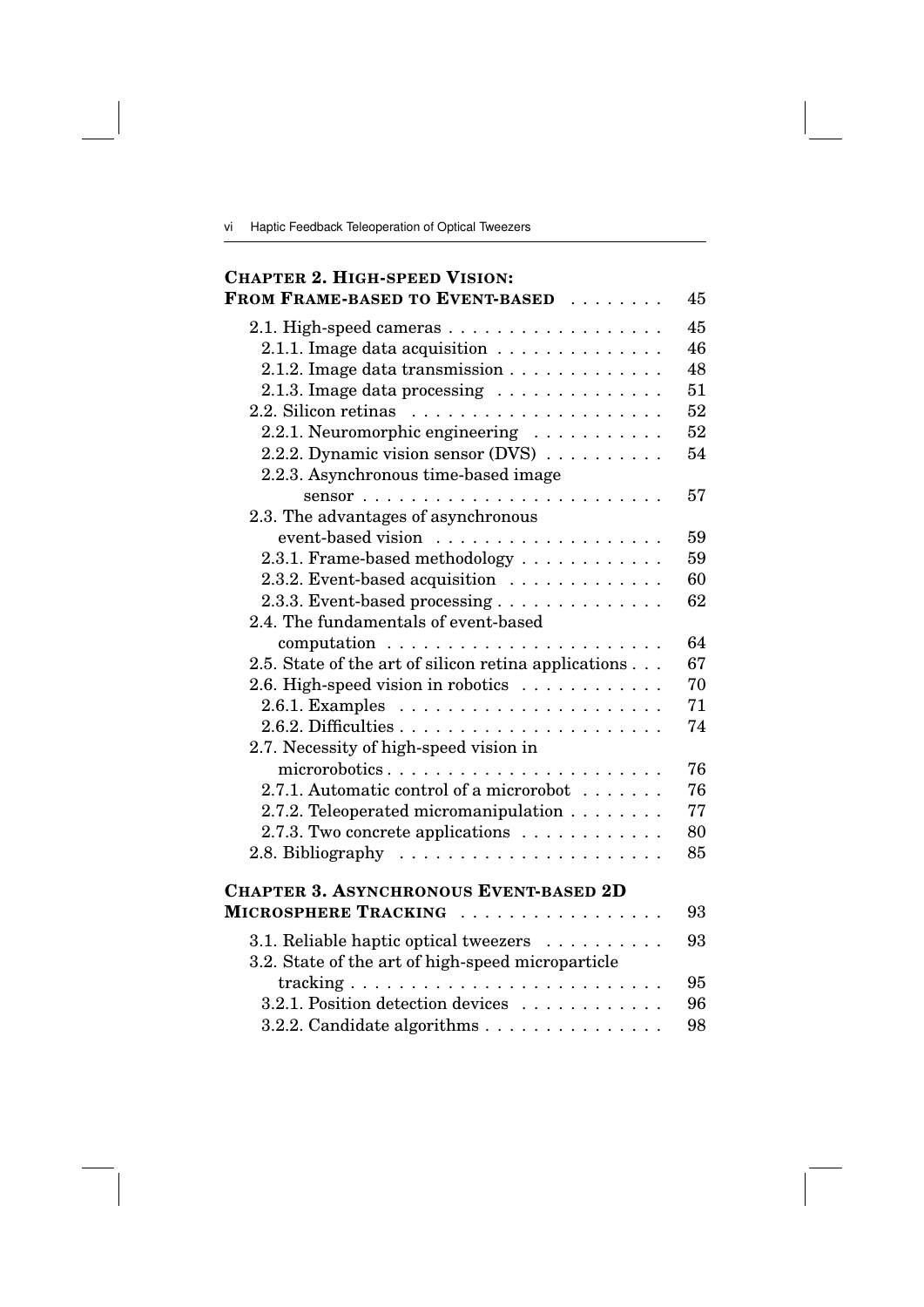| 3.3. Microsphere tracking using DVS<br>3.3.1. Event-based continuous Hough | 101 |
|----------------------------------------------------------------------------|-----|
| $\text{transform} \dots \dots \dots \dots \dots \dots \dots \dots \dots$   | 101 |
| 3.3.2. Multiple microsphere tracking                                       | 103 |
| 3.3.3. Brownian motion detection                                           | 108 |
| 3.4. 2D haptic feedback micromanipulation with                             |     |
|                                                                            | 112 |
| 3.4.1. Strategy of haptic coupling with optical                            |     |
|                                                                            | 113 |
| 3.4.2. Haptic feedback optical tweezer system                              |     |
|                                                                            | 114 |
|                                                                            |     |
| 3.4.3. First experiments on force sensing in the                           |     |
|                                                                            | 117 |
| 3.4.4. A comparison of frame-based and                                     |     |
| event-based vision in micromanipulation                                    | 121 |
|                                                                            | 124 |
|                                                                            | 125 |
| <b>CHAPTER 4. ASYNCHRONOUS EVENT-BASED</b>                                 |     |
| <b>3D MICROSPHERE TRACKING</b><br>.                                        | 129 |
|                                                                            |     |
| 4.1. 3D sphere tracking methods                                            | 130 |
|                                                                            | 131 |
| 4.1.2. Intensity average on frame-based                                    |     |
|                                                                            | 133 |
| 4.1.3. Polarity integration $\ldots \ldots \ldots \ldots \ldots$           | 135 |
| 4.1.4. Extension of continuous Hough                                       |     |
|                                                                            | 137 |
| 4.1.5. Robust circle fitting                                               | 139 |
| 4.1.6. Summary of different methods                                        | 143 |
|                                                                            |     |
| 4.2. 3D haptic feedback teleoperation of optical                           |     |
| tweezers                                                                   | 144 |
|                                                                            | 144 |
| 4.2.1. Configuration and method                                            |     |
| 4.2.2. Z-axis force feedback                                               | 147 |
| 4.3. Haptic feedback on multitrap optical<br>tweezers                      | 149 |
|                                                                            |     |
| 4.3.1. Time multiplexing multitrapping by                                  | 149 |